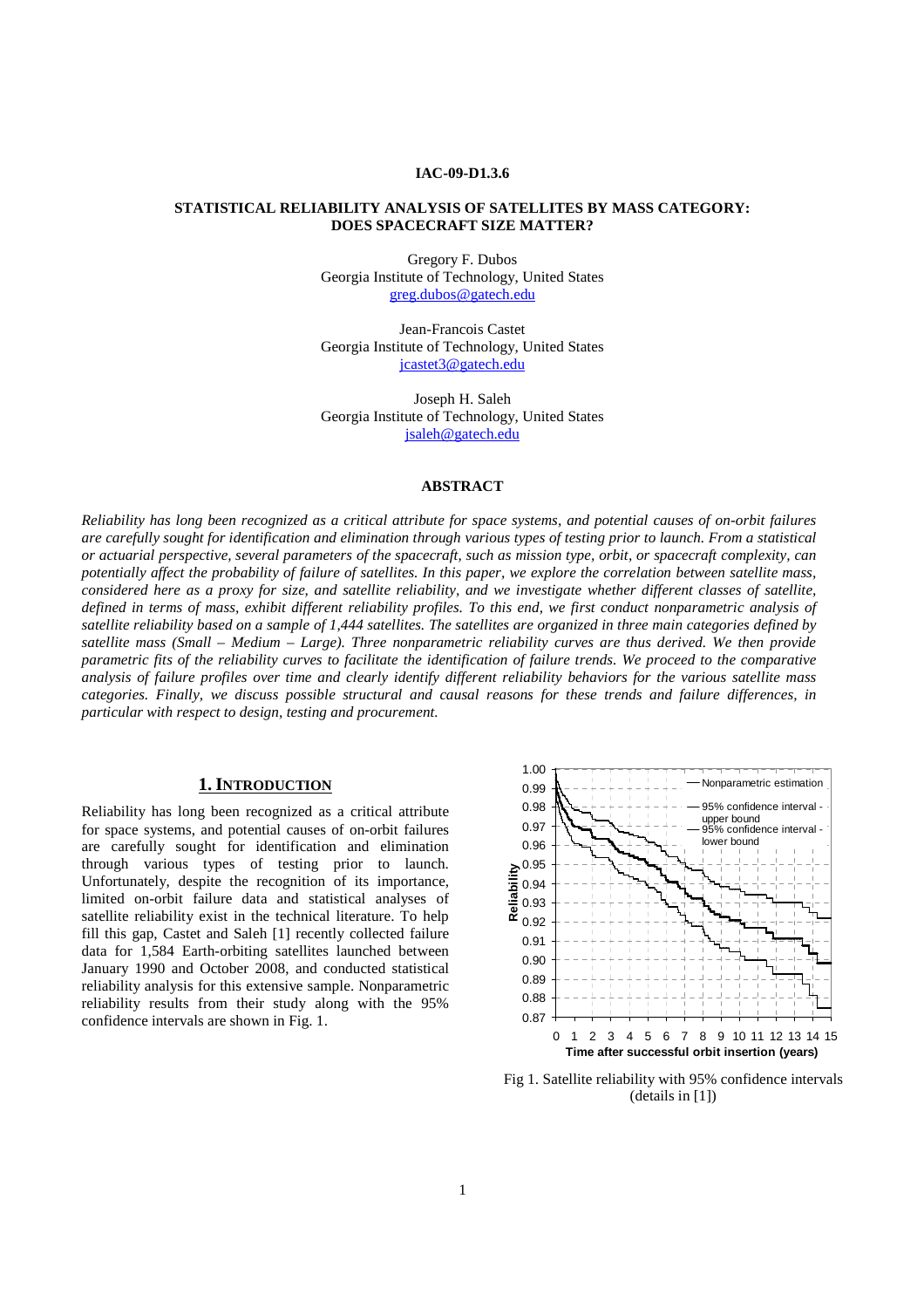One limitation of the work in [1] is that satellites of different types and in different orbits have been lumped together, and their "collective" failure behavior was statistically analyzed. The issue with this approach is that no two (or more) satellites are truly alike, and, unless they are co-located, satellites operate in and experience different environmental conditions. As a result, the assumption that the failure times of the satellites are independent and identically distributed (*iid*) may be challenged, and the "collective" reliability results may not accurately reflect the specific reliability of a particular spacecraft or spacecraft type. The statistical analysis dilemma results from the fact that the space industry lacks "satellite mass production," and does not have the luxury of say the semi-conductor industry where data on thousands of identical transistors operating under identical environmental conditions can be available for statistical analysis, or other industries with products for which failure data can be easily obtained from accelerated testing. Given the relatively small number of satellite launched, data specialization for example for specific spacecraft platform may result in significantly reduced sample size thus constraining the statistical reliability analysis and its precision. In this work, we provide a firstorder data specialization, by satellite mass category, and for which the sample size (and failure occurrence within the sample) remains appropriate for statistical analysis.

From a statistical or actuarial perspective, several parameters or characteristics of the spacecraft, such as the spacecraft complexity, its number of instruments or its payload size, to name a few, can potentially affect the probability of failure of satellites. In this paper, we explore the correlation between satellite mass and satellite reliability, and we investigate whether different classes of satellite, defined in terms of mass, exhibit different reliability profiles. We address the following questions: for example, are different spacecraft masses correlated with different failure behaviors on-orbit? Do small satellites exhibit different failure behaviors on-orbit, hence different reliability profiles, than larger one? And more broadly, do different satellite classes (in terms of mass) have different reliability profiles?

This possible correlation between spacecraft mass and reliability has not to date been investigated from a statistical perspective. Intuitive trends have often been discussed, but sometimes yielded contradictory conclusions. On one hand, an increase in mass has naturally been associated with the use of design redundancy on-board a spacecraft to improve reliability [2]. On the other hand, an increase in complexity (for which mass is often considered a good proxy) has long been seen as a factor degrading reliability. This phenomenon was already identified during the Apollo program: pressure-fed and storable propellants on the lunar module propulsion systems allowed bypassing the use of ignition systems and pumps, resulting in a reduction of mass and complexity, and ultimately an increase in reliability [3]. Furthermore, recent work by Bearden [4] tended to show that NASA spacecraft that failed were characterized by a high complexity factor (defined by the author as an average of technical factors including spacecraft mass). Finally, in [5], Fleeter discusses a simple model of spacecraft reliability  $R = R_0^n$ , where *n* is the number of components that "nominally scales with mass", and *R0* is the reliability of each component. Using this relation, the author argues that "using the same part quality, [a] little spacecraft will be more reliable" than a larger one, as *n* will be smaller. As noted by Sarsfield [6], the question of system size in relation to reliability divides the spacecraft community with on one side the proponents of small, "single-string", and thus simple systems, and on the other, the advocates of larger systems using more redundancy.

Quantitative answers have therefore to be found to resolve this issue and identify correlation, if any, between spacecraft mass and reliability. To this end, we conduct in this work statistical reliability analysis of satellites arranged by mass categories and we investigate whether these different classes of satellite exhibit different reliability profiles.

The remainder of this paper is organized as follows. In section 2, we present the data used in this work and introduce our classification of satellites based on mass. In section 3, we conduct a nonparametric analysis of satellite reliability for each class, using the Kaplan-Meier estimator (given the censored nature of the data). To facilitate the identification of trends in the reliability behavior, we then provide in section 4 parametric fits of the reliability curves using the Maximum Likelihood Estimation method as well as mixtures of Weibull distributions. In section 5, we proceed to the comparative analysis of failure profiles over time, which clearly identifies different reliability behaviors for different satellite mass bins. Finally, beyond the statistical identifications of these differences, we discuss in section 6 possible structural and causal reasons for these trends and failure differences, in particular with respect to design, testing and procurement practices.

# **2. DATABASE, DATA DESCRPITION AND CATEGORIZATION**

For the purpose of this study, we used an extensive database of failures and anomalies on-orbit. Details about the database can be found in [1]. While not "complete" in a statistical sense, this database is widely used and considered the most authoritative in the space industry with failure data for over 6,400 spacecraft.

We restricted our study to Earth-orbiting satellites successfully launched between January 1990 and October 2008. As a result, we retained from the database 1,444 satellites launched within this time period and for which the satellite mass (at launch) was available. We used for our reliability calculations what is referred to in the database as a Class I failure, that is, a retirement of a satellite due to failure. For each spacecraft in our sample, we collect: 1) its mass; 2) its launch date; 3) its failure date, if failure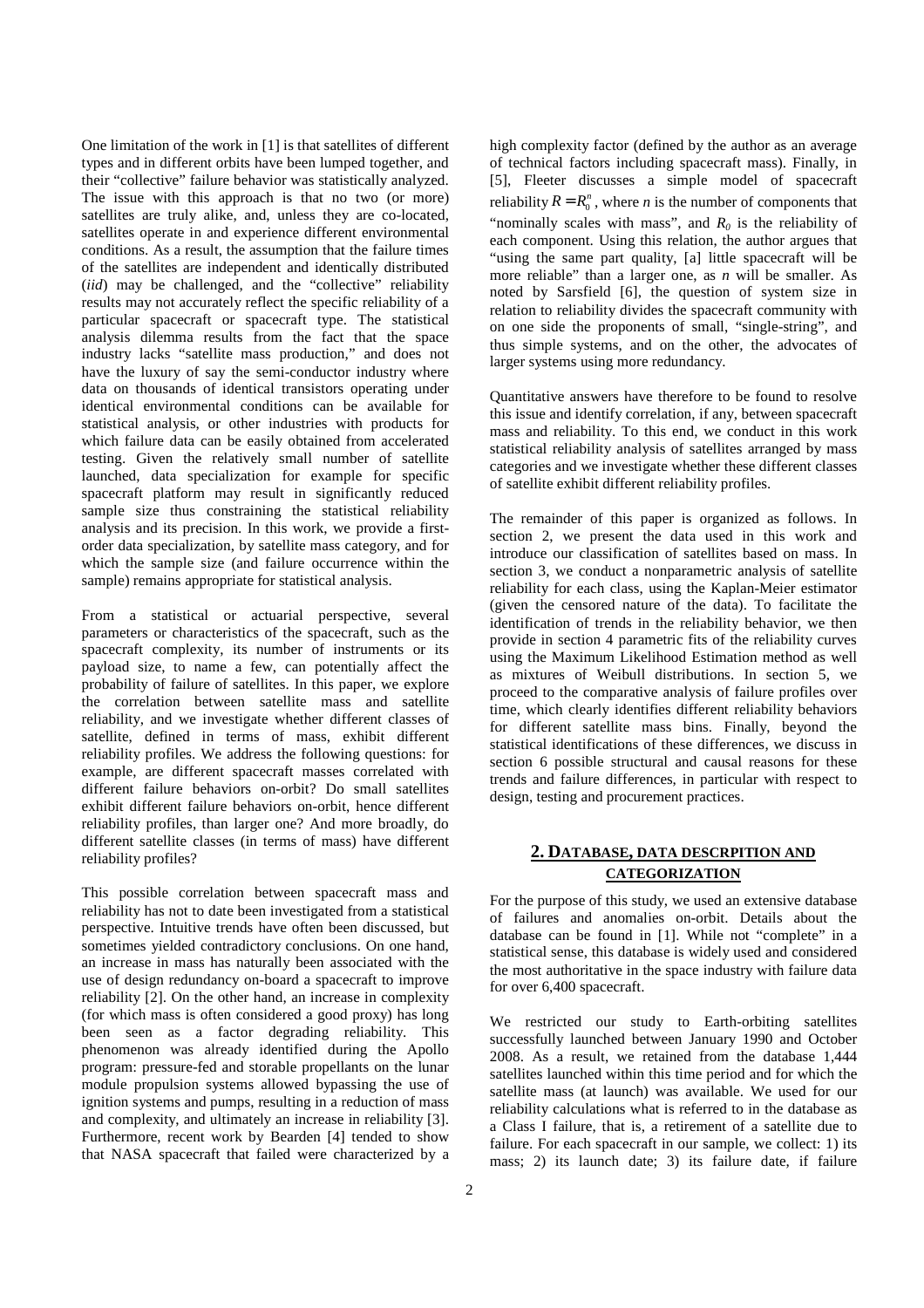occurred; and 4) the "censored time", if no failure occurred. This last point is further explained in the following subsection 3.1. The data collection template and sample data for our analysis are shown in Table 1.

Table 1. Data collection template and sample data for our statistical analysis of satellite reliability

| <b>Sample</b><br>unit<br>number    | <b>Mass</b><br>at<br>launch<br>(kg) | Launch<br>date           | <b>Failure</b><br>date<br>(if failure<br>occurred) | <b>Censored</b><br>time<br>(if no<br>failure<br>occurred) |
|------------------------------------|-------------------------------------|--------------------------|----------------------------------------------------|-----------------------------------------------------------|
| Satellite<br>#1<br>Satellite<br>#2 | 1500<br>480                         | 11/06/1998<br>03/01/2002 | 11/15/1998                                         | 10/02/2008                                                |
| .<br>Satellite<br>#1,444           | 2600                                | .<br>04/26/2004          | .<br>03/28/2006                                    | .                                                         |

After the data was collected, we categorized the satellites into different mass bins. Various taxonomies for spacecraft based on their mass have been used over time in the space industry. For example, Sarsfield [6] points out that "there is no official definition of a small satellite", even though this qualifier has gained much popularity during the last two decades. The author adds, "the Center for Satellite Engineering Research at the University of Surrey defines a "mini" satellite as being between 100 and 500kg." Similarly, a list of satellites launched from 1991 to 1995, whose mass is under 425 kg and considered as "small", is provided in [5]. The National Research Council's Aeronautics and Space Engineering Board established a Panel on Small Spacecraft Technology that defined small spacecraft as those "weighing approximately 600 kg or less" [7]. In this work, we adopt the more commonly used definition of "small spacecraft" as those within the 0-500kg range [6]. This range corresponds to the categories AW and BW in the ANSI/AIAA guidelines for spacecraft design [8]. Furthermore, in these guidelines, the 500-2,500 kg bin corresponds to the category CW, and masses above 2,500 kg fall into the last category DW.

Based on the previous discussion, we retained for our analysis the classification of spacecraft that is presented in Table 2.

Table 2. Categories of spacecraft based on mass

| Mass at<br>launch<br>(kg) | <b>Spacecraft</b><br>category | <b>Examples</b>       |
|---------------------------|-------------------------------|-----------------------|
| $[0 - 500]$               | Small $(S)$                   | FAST, JASON 1,        |
|                           |                               | NANOSAT <sub>01</sub> |
| 1500-25001                | Medium (M)                    | TOPEX-POSEIDON, GPS   |
|                           |                               | <b>NAVSTAR II-06</b>  |
| >2500                     | Large $(L)$                   | DirecTV 1R, HotBird 8 |

Note that the IRIDIUM series of satellites which were initially included the Medium category has been removed from our sample for the purpose of this statistical analysis. These satellites, based on the same design with a mass of 657 kg, experienced a very large number of failures, mostly attributed to a malfunction of the Attitude and Orbit Control System. This recurrent cause of failure challenged the assumption of independence of the failures. When analyzed separately, the IRIDIUM series exhibited a very different reliability behavior from the other satellites belonging to the same mass category. This design of satellites therefore represented an "outlier" that introduced a significant bias in the Medium category that could potentially result in flawed interpretations for the satellites of this size in general. For these reasons, the IRIDIUM series was removed from this category. However, the reliability behavior of the IRIDIUM satellites in relation to the unique design, manufacturing and testing practices characterizing this series of spacecraft remains a very interesting research direction that should deserve special attention in future work.

In total, we have 415 satellites in our Small mass bin, 554 in the Medium mass bin (IRIDIUM excluded), and 475 in the Large mass bin.

# **3. NON-PARAMETRIC ANALYSIS OF SATELLITE RELIABILITY BY MASS CATEGORY**

#### Censored Data Sample and Kaplan-Meier estimator

Right-censoring occurs in statistical life data analysis when some items under observation are removed from the sample before their failure occurs, or when the experiments or observation window ends and some items are still operational (again, their failure is not observed). Our sample has a combination of these two types of censoring, and it contains items with staggered entries. This is known in statistical analysis as Type IV censoring or random censoring, and it means the following: 1) the satellites in our sample are activated at different points in time (i.e., the satellites are launched at different calendar dates) but all these activation times in our sample are known, 2) failures dates and censoring are stochastic, and 3) censoring occurs either because a satellite is retired from the sample before a failure occurs or because the satellite is still operational at the end of our observation window (October 2008). Censoring requires careful attention: deriving a reliability function from censored life data is not trivial, and it is important that it is done properly if the results are to be meaningful and unbiased. In this work, we adopt the powerful Kaplan–Meier estimator [9], which is best suited for handling the type of censoring we have in our sample. The derivation of the Kaplan-Meier estimator formula can be found in [1]. The Kaplan-Meier estimator of the reliability function with censored data is given by Eq. (1):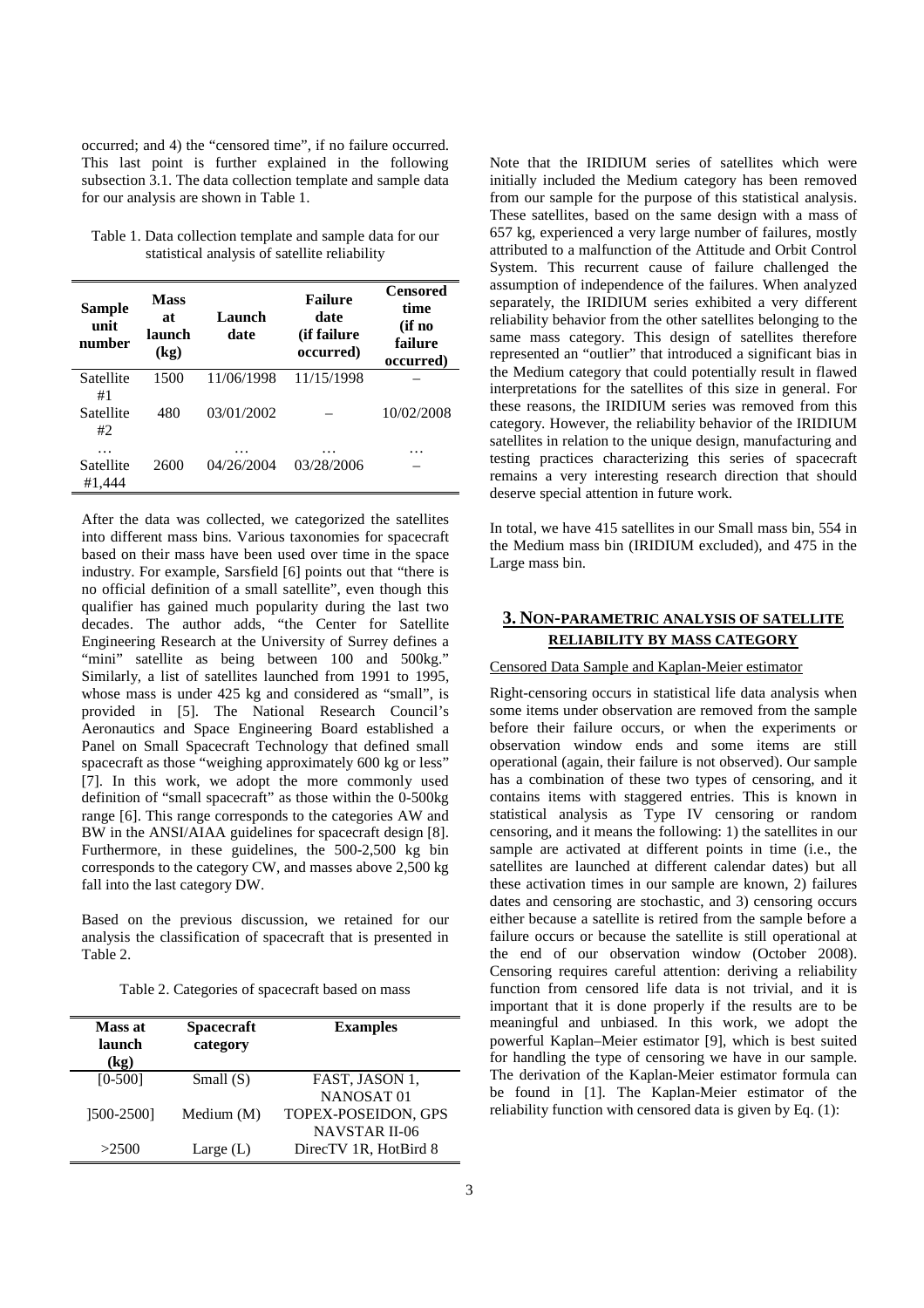$$
\hat{R}(t) = \prod_{\substack{\text{all }i \text{ such} \\ \text{that } t_{(i)} \le t}} \hat{p}_i = \prod_{\substack{\text{all }i \text{ such} \\ \text{that } t_{(i)} \le t}} \frac{n_i - 1}{n_i}
$$
(1)

where:

$$
t_{(i)}: \text{ time to } i^{\text{th}} \text{ failure (arranged in ascending order)}
$$
\n
$$
\hat{p}_i = \frac{n_i - 1}{n_i}
$$
\n
$$
n_i = \text{number of operational units right before } t_{(i)}
$$
\n
$$
= n - [\text{number of censored units right before } t_{(i)}]
$$
\n
$$
- [\text{number of failed units right before } t_{(i)}]
$$

Should there be ties in the failure times, say  $m_i$  units failing at exactly  $t_{(i)}$ —this situation is referred to as a tie of multiplicity *m*—then Eq. 2 is replaced by:

$$
\hat{p}_i = \frac{n_i - m_i}{n_i} \tag{3}
$$

If a censoring time is exactly equal to a failure time, a convention is adopted that assumes censoring has occurred immediately after the failure (that is, at an infinitely small time interval after the failure).

### Results

The data organized in mass bins is now treated with the Kaplan-Meier estimator (Eq. (1)), and we obtain the Kaplan-Meier plot of satellite reliability for each mass category of spacecraft, shown in Fig. 2.

Fig. 2 reads as follows. For example, after a successful launch, satellite reliability for the Medium size category (500–2500 kg) drops to approximately 97% after five years on-orbit. More precisely, we have:

> for 4.548 years  $\leq t < 5.719$  years  $\hat{R}(t) = 0.968$

Both small  $( \leq 500 \text{ kg} )$  and large  $( > 2500 \text{ kg} )$  satellites exhibit a reliability of 95% after two years. Past 12 years, satellite reliability drops to 87% for large satellites, 91% for small satellites, and 94% for medium satellites. Some important failure trends and difference between the three satellite mass categories can already be seen in Fig. 2:



Fig. 2. Kaplan-Meier plot of satellite reliability for each mass category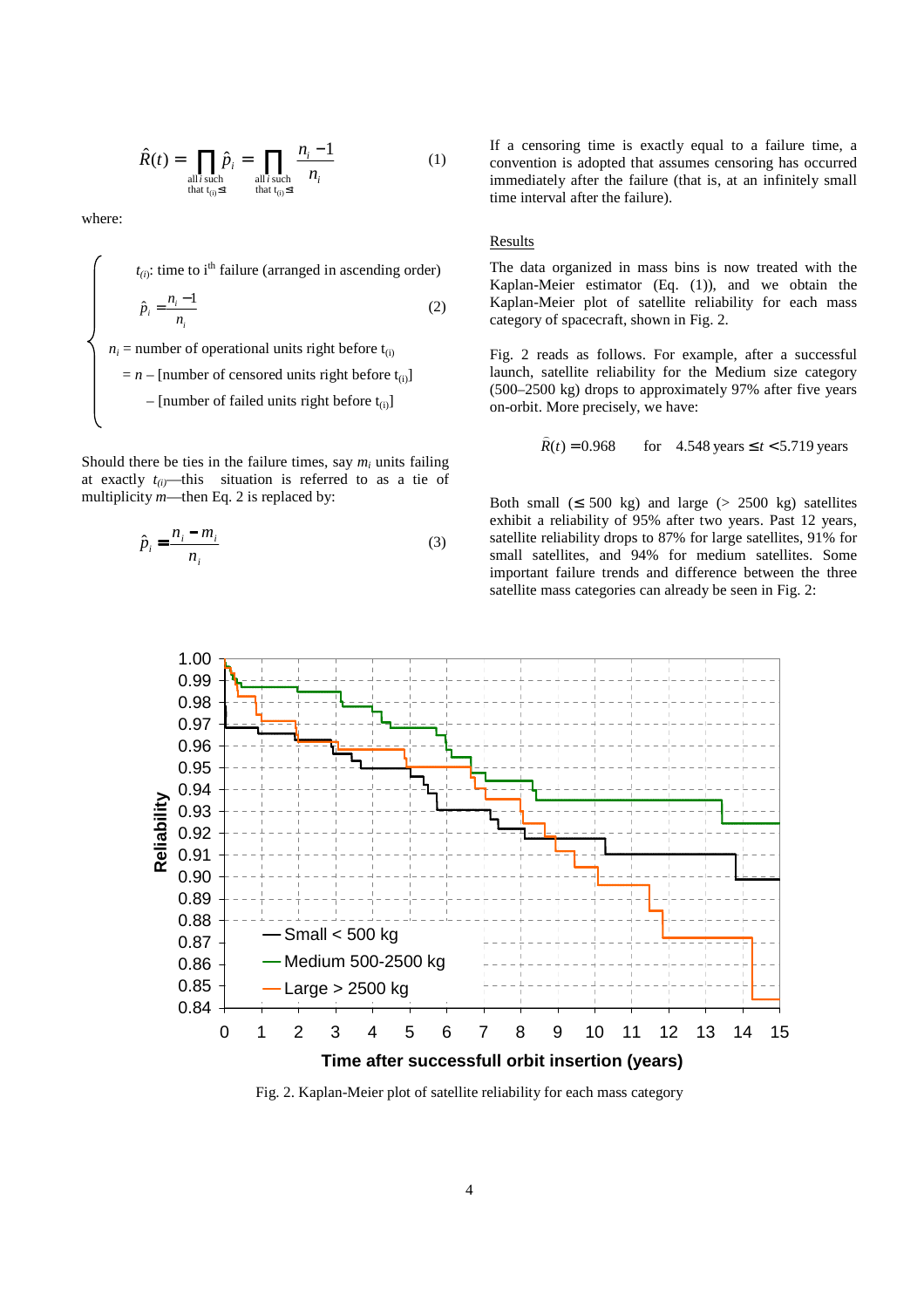- **Infant mortality:** small satellites (with a mass less than 500 kg) exhibit a significant drop in reliability during the first months following orbit insertion. For example, six months after orbit insertion, their reliability is already down to approximately 96.8%. This striking behavior of "infant mortality" experienced by small satellites is much less severe in the case of bigger satellites. Indeed, for the two other categories (Medium and Large), the drop in reliability is initially more moderate. Six months after the orbit insertion, the reliability of large satellites is around 98.3%, and that of medium satellites is 98.7%.
- **Wear-out**: while the drop in reliability of small satellites appears to taper off after 7 years, the large spacecraft (mass greater than 2,500 kg) exhibit a very different failure behavior after 7 years, marked by a steep decrease in reliability. For this Large category of satellites, this drop is more severe than during the first 6 years, as reflected by a change of convexity of the reliability curve approximately 6.5 years after orbit insertion. The "wear-out" failure behavior seems clearly more distinct for large satellites than smaller ones.
- Except for the difference in infant mortality, both the Medium and Small categories exhibit a similar reliability behavior, with a moderate decrease in the reliability from year 1 to 8 years, and a tapering off or shallower drop from year 8 to 15.
- In the sample of 1,444 satellites we analyzed, the Medium category exhibits the highest reliability of all satellites, always remaining above 92.4% over the course of 15 years after the orbit insertion.
- The Small category exhibits the lowest reliability of all satellites up to 9 years after orbit insertion. However, past 9 years, the large satellites reclaim the leadership in failure as their reliability steadily drops below that of the two other categories.

These trends will be revisited more formally and analytically in Section 5. The important result from Fig. 2 is that different satellite mass categories do indeed have different reliability profiles and failure behaviors. In addition, Figure 2 indicates that the question whether smaller or larger satellites are more (or less) reliable is illposed; it cannot be answered without the specification of a time horizon of interest (see previous note on leadership in failure).

# **4. PARAMETRIC ANALYSIS OF SATELLITE RELIABILITY BY MASS CATEGORY**

Nonparametric analysis provides powerful results since the reliability calculation is not constrained to fit any particular

pre-defined lifetime distribution. However, this flexibility makes nonparametric results neither easy nor convenient to use for different purposes, as often encountered in engineering design (e.g., reliability optimization). In addition, some trends and patterns are more clearly identified and recognizable with parametric analysis. In the following, we present two parametric methods based on the Weibull distribution to fit the nonparametric reliability of each mass category discussed previously.

## Weibull distribution

The Weibull distribution is one of the most commonly used distribution in reliability analysis. Its reliability (or survivor) function can be written as follows:

$$
R(t) = \exp\left[-\left(\frac{t}{\theta}\right)^{\beta}\right] \quad \text{for } t \ge 0 \tag{4}
$$

where  $\beta$  is the shape parameter (dimensionless) and  $\theta$  the scale parameter (units of time), both nonnegative. The reason for the wide adoption of the Weibull distribution is that it is quite flexible, and with an appropriate choice of the shape parameter  $\beta$ , it can capture different kinds of failure behaviors. For example, when  $0 < \beta < 1$ , the Weibull distribution models infant mortality (which corresponds to a decreasing failure rate); when  $\beta = 1$ , the Weibull distribution becomes equivalent to the Exponential distribution (constant failure rate); and when  $\beta > 1$ , the Weibull distribution models wear-out failures (which corresponds to an increasing failure rate).

In previous publications, we demonstrated the appropriateness of the Weibull distribution as a parametric model for satellite reliability [1,10,11]. In this work, we first derive Weibull fits for the three nonparametric reliability results using the Maximum Likelihood (MLE) procedure. However, the parametric results will be shown to be within 1.8 to 3.5 percentage points of the "benchmark" nonparametric results, and for our purposes, these results are not sufficiently accurate. We therefore proceed with deriving mixture Weibull distributions for the nonparametric results and demonstrate a significant improvement in the accuracy of the parametric fits. The details are discussed next.

# Maximum Likelihood Estimation (MLE) of single Weibull fit

Details of the Maximum Likelihood Estimation procedure can be found in [12], and its analytic derivation is provided in [10]. When applied to the nonparametric reliability results shown in Fig. 2, the MLE procedure yields the Weibull parameter estimates for each satellite mass category. The results are provided in Table 3.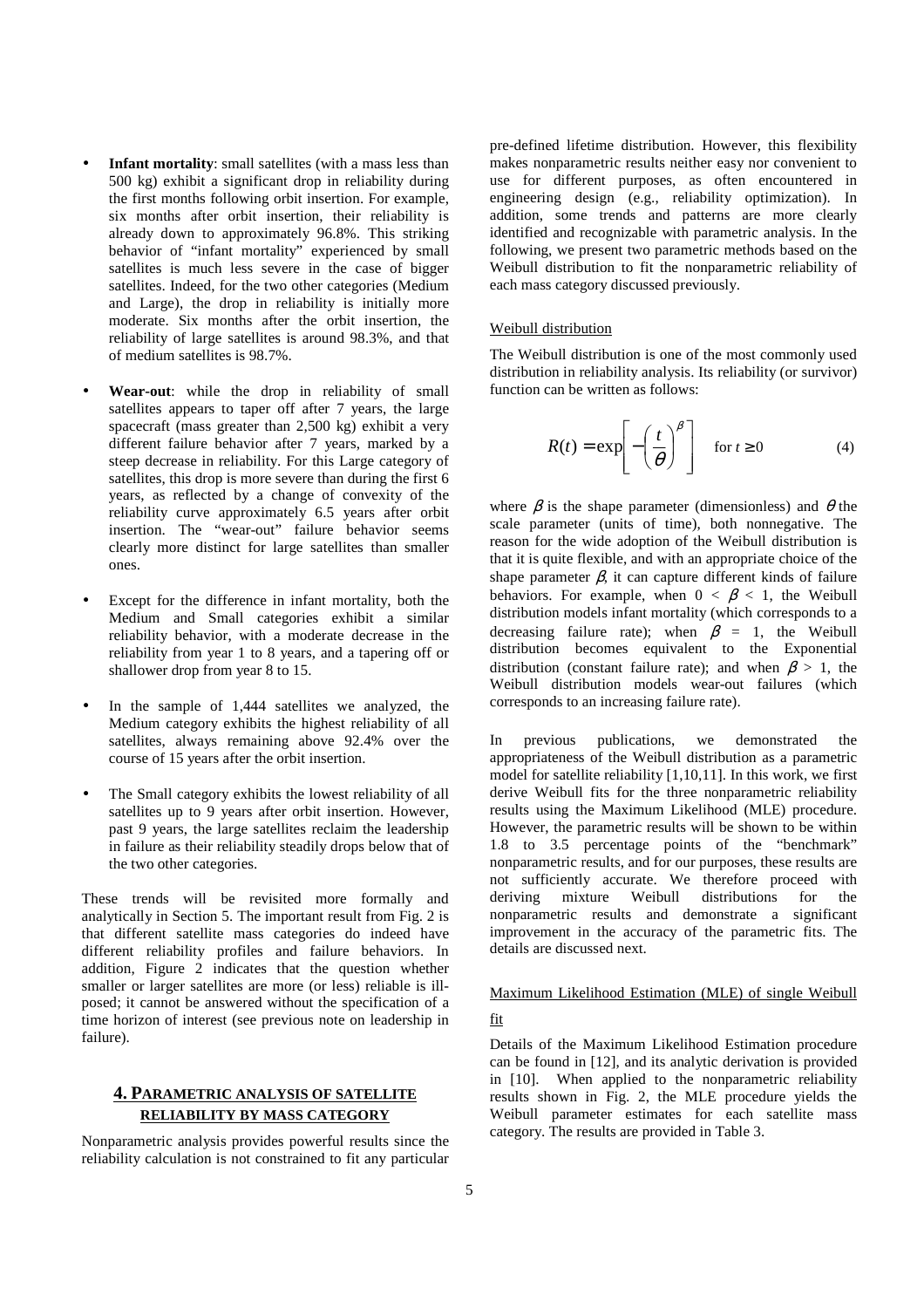Table 3. Maximum Likelihood Estimates of the Weibull parameters for each mass category of satellites

| <b>Mass category</b>             | В      | θ       |
|----------------------------------|--------|---------|
|                                  |        | years   |
| Small $( \leq 500 \text{ kg} )$  | 0.3224 | 21414.5 |
| Medium $(500 - 2500 \text{ kg})$ | 0.5973 | 1469.2  |
| Large $(> 2500 \text{ kg})$      | 0.6794 | 291.4   |

Consider for example the small satellite category. Given Equation 4 and the information provided in Table 3, its nonparametric reliability is best approximated by the following Weibull distribution:

$$
R_{\text{Small}}(t) = \exp\left[-\left(\frac{t}{21414.5}\right)^{0.3224}\right] \tag{5}
$$

The values of the shape parameter ( $\beta$  = 0.3224) and the scale parameter ( $\theta$  = 21414.5) are the Maximum Likelihood Estimates.

With a shape parameter  $\beta$  < 1, the Weibull fits of satellite reliability provided in Table 3 capture the existence of infant mortality for each mass category of satellites. Notice that the value of the shape parameter increases monotonously as the satellite mass increases (i.e.,  $0.3224 < 0.5973 < 0.6794$ ). This trend is in agreement with the comment made previously regarding the increased risk of infant mortality as satellite mass decreases that was observed on the nonparametric reliability curves.

Fig. 3 shows the nonparametric reliability curve for the three mass categories, as well as the MLE Weibull fit. Fig. 3 provides a visual verification that the Weibull distribution with the MLE parameters provided in Table 3 is a good fit for the nonparametric reliability of large satellites.

For example, for the Large category, the maximum error (or distance) between the nonparametric reliability curve and the Weibull fit is 3.5 percentage points, and the average error is 1.1 percentage point. This represents a fair accuracy for a two-parameter (Weibull) distribution. Table 4 provides the maximum and average error between the nonparametric reliability and the Weibull fit for the three mass categories.

Table 4. Error between the nonparametric reliability and MLE Weibull fit for each satellite mass category

|                                 | <b>Maximum</b> | Average    |
|---------------------------------|----------------|------------|
| <b>Mass category</b>            | error          | error      |
|                                 | percentage     | percentage |
|                                 | point          | point      |
| Small $( \leq 500 \text{ kg} )$ | 1.8            | 0.7        |
| Medium $(500 - 2500$ kg)        | 2.0            | 0.9        |
| Large $(>2500 \text{ kg})$      | 3.5            |            |

Table 4 shows that a single Weibull distribution provides a reasonable approximation of the nonparametric satellite reliability for each mass category, with an average error on the order of a single percentage point and a maximum error ranging from 1.8 to 3.5 percentage points. However, this reasonable approximation is not good enough for our purposes, and we can see for example in Fig. 3 that the parametric fit does not accurately follow the nonparametric ("benchmark") reliability results, especially between year 3 and 7, and between year 7 and 15 where clearly different failure trends are present. These different failure trends can be seen in the change of the convexity of the nonparametric curve around year 7, which reflects steeper failure propensity or reliability degradation after seven years on orbit. The single Weibull fit averages out these nuances and fails to capture these different failure trends. To improve the accuracy of the parametric fit, we derive next parametric fit with mixture distributions.



Fig. 3. Nonparametric reliability and single Weibull fit for the three mass categories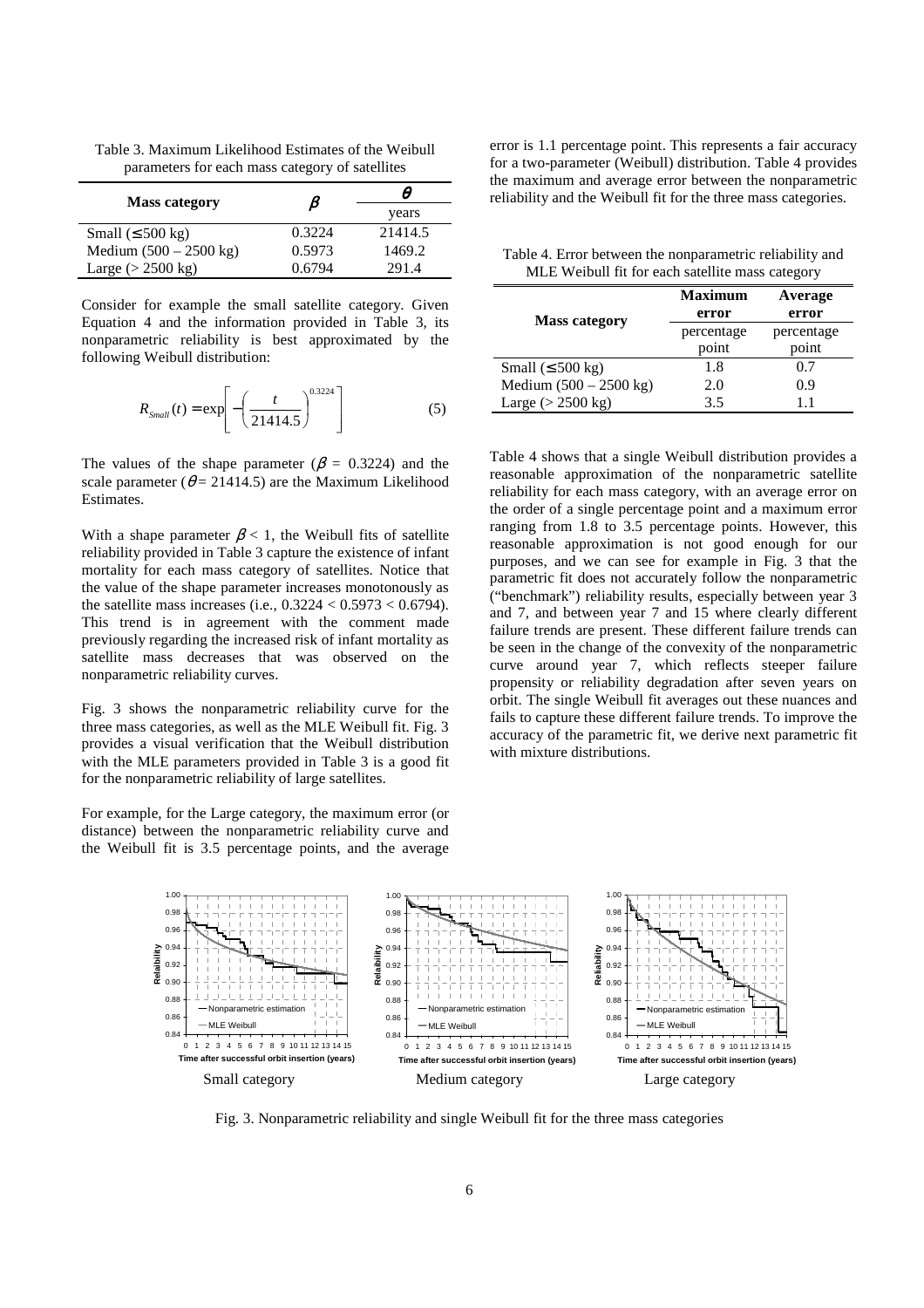### Mixture distributions

Several distributions such as the Exponential, Weibull, or Lognormal, can be used as a basis for linear combination to generate a mixture distribution. In this subsection, we maintain the Weibull as the basis for our parametric calculations and derive mixture of two Weibull distributions for the nonparametric satellite reliability of each mass category. The parametric reliability model with a mixture of two Weibull distributions can be expressed as follows:

$$
R(t) = \alpha \exp\left[-\left(\frac{t}{\theta_1}\right)^{\beta_1}\right] + (1-\alpha) \exp\left[-\left(\frac{t}{\theta_2}\right)^{\beta_2}\right] \tag{6}
$$

The parameter  $\alpha$  is used to modify the relative weight given to each Weibull distribution in the mixture. A generalized expression for *n* mixture distributions is provided in [13]. We restrict our calculations in this work to  $n = 2$  since as will be shown shortly, the results are significantly accurate and the 2-Weibull distributions follows with notable precision the different failure trends in the nonparametric results. Increasing *n* provides insignificant accuracy improvement.

The nonlinear least squares method provides us with the best fits for the parameters of the 2-Weibull mixture distribution for each mass category. The results are provided in Table 5.

For example, the resulting reliability function for large satellites is then expressed according to (Eq. 6), using the appropriate parameters of Table 5, as follows:

$$
R(t) = 0.905 \exp\left[-\left(\frac{t}{24700}\right)^{0.3558}\right] + 0.095 \exp\left[-\left(\frac{t}{11.9}\right)^{3.579}\right] (7)
$$

Notice that for the three satellite mass categories, the mixture distribution consists of a Weibull distribution capturing infant mortality ( $\beta_1$  < 1), and another one capturing wear-out failures ( $\beta_2 > 1$ ).

Table 5. Model parameters of the 2-Weibull mixture distribution for each mass category of satellites

| <b>Parameter</b>                               | <b>Mass category</b>        |                                     |                                |
|------------------------------------------------|-----------------------------|-------------------------------------|--------------------------------|
|                                                | Small<br>$(\leq 500$<br>kg) | Medium<br>$(500 - 2500 \text{ kg})$ | Large<br>$(> 2500 \text{ kg})$ |
| $\alpha$                                       | 0.9607                      | 0.9703                              | 0.905                          |
| $\beta_{\rm\scriptscriptstyle I}$<br>$\beta_2$ | 0.2101<br>2.754             | 0.5071<br>5.538                     | 0.3558<br>3.579                |
| $\theta_{\scriptscriptstyle{I}}$<br>$\theta_2$ | 10 <sup>7</sup><br>7.3      | 6840<br>6.6                         | 24700<br>11.9                  |

In addition, the infant mortality component of the mixture distribution has a significantly larger weight  $(\alpha)$  than the wear-out component  $(1 - \alpha)$ .

For the three mass categories, the new parametric fit of the reliability using a 2-Weibull mixture distribution accurately follows the nonparametric reliability, as shown in Fig. 4.

Table 6 provides the  $R^2$  coefficients as well as the sum of the squares of errors (SSE) of the mixture distributions fits for the three satellite mass categories. In addition to the graphical inspection of the fits (like in Fig. 4), the high value of the  $\mathbb{R}^2$  (greater than 0.97) and the low value of the SSE in each case indicate that the fits obtained with the mixture distributions are significantly accurate.

Table 6. Measures of goodness-of-fit of the 2-Weibull mixture distribution for each mass category of satellites

| Coefficient |                                  | <b>Mass category</b>            |                                |
|-------------|----------------------------------|---------------------------------|--------------------------------|
|             | Small<br>$(\leq 500 \text{ kg})$ | Medium<br>$(500 - 2500)$<br>kg) | Large<br>$(> 2500 \text{ kg})$ |
| $R^2$       | 0.9757                           | 0.9841                          | 0.9835                         |
| <b>SSE</b>  | 0.09438                          | 0.06152                         | 0.2017                         |



Fig. 4. Nonparametric reliability and 2-Weibull mixture fit for the three mass categories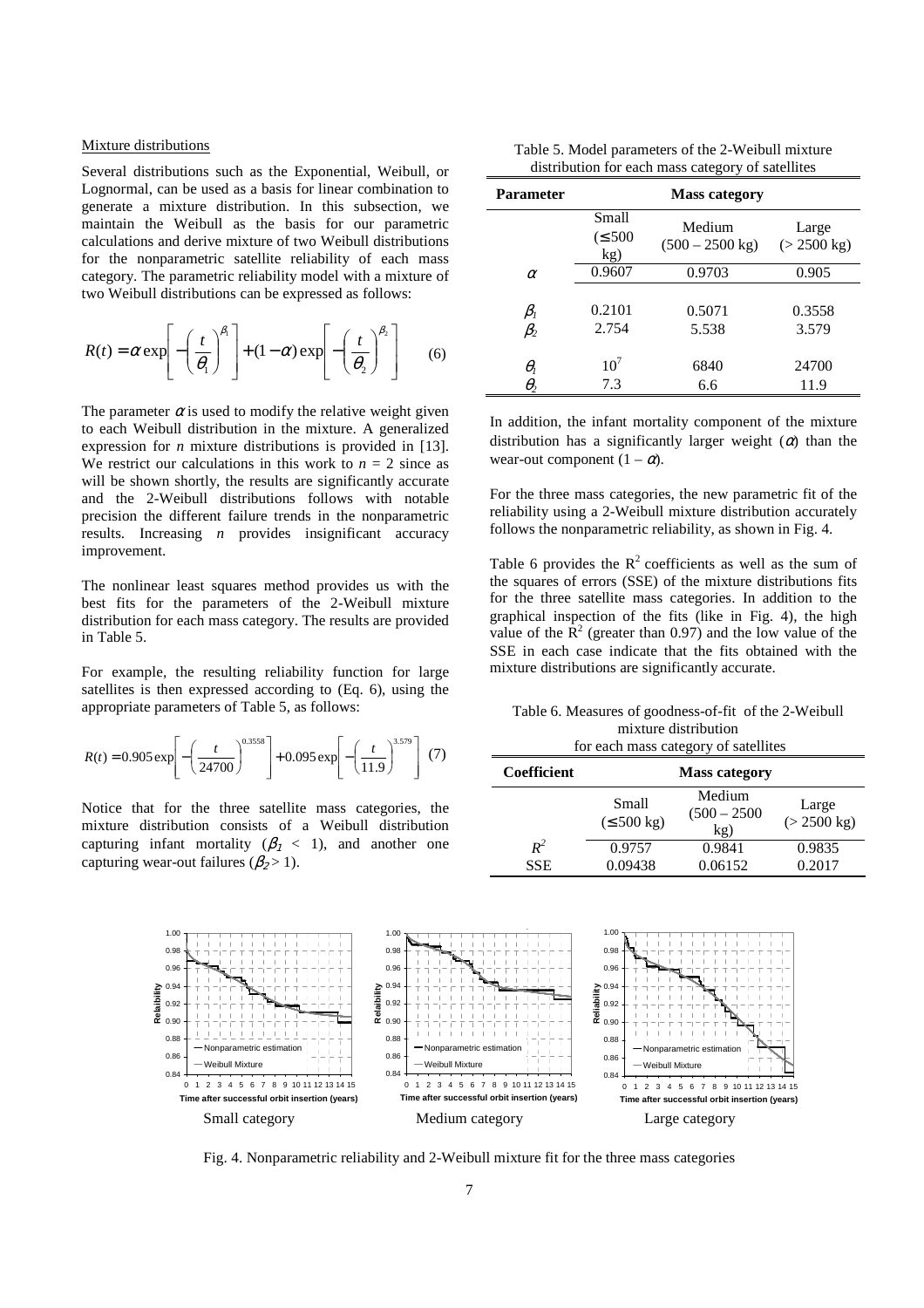To gauge the precision improvement between the single Weibull and the 2-Weibull mixture distributions, we calculate both the maximum and the average error between the nonparametric reliability (the benchmark results) and the parametric models. The results are shown in Table 7.

Table 7. Error between the nonparametric reliability and the parametric models over 15 years

| <b>Mass</b><br>category         | Error                          |                   | Parametric fit       |
|---------------------------------|--------------------------------|-------------------|----------------------|
|                                 | percentage point               | Single<br>Weibull | 2-Weibull<br>mixture |
| Small                           | maximum error                  | 1.8               | 1.5                  |
| $(\leq 500 \text{ kg})$         | average error                  | 0.7               | 0.3                  |
| Medium<br>$(500 - 2500)$<br>kg) | maximum error<br>average error | 2.0<br>0.9        | 0.6<br>0.2           |
| Large<br>$(> 2500 \text{ kg})$  | maximum error<br>average error | 3.5<br>1.1        | 1.5<br>0.4           |

As seen in Table 7, the 2–Weibull mixture distribution is significantly more accurate than the single Weibull distribution in capturing the (benchmark) nonparametric satellite reliability. For all mass categories, the average error for the 2–Weibull mixture distribution is reduced by over 50% compared with the average error of the single Weibull fit.

In the next section, we use these mixture distributions to further probe the difference between the failure behaviors and reliability trends of the three satellite mass categories.

# **5. COMPARATIVE ANALYSIS OF SATELLITE RELIABILITY ACROSS MASS CATEGORIES**

In this section, we revisit the discussion in Subsection 3.2 regarding the difference in the reliability results of satellites in different mass categories. Fig. 5 shows the failure rates (or hazard function) of the Small and Large satellite mass categories. The y-axis is provided in log-scale for readability purpose. The upper panel in Fig. 5 provides a closer look at the failure rate over the short time periods (through the use of a log-scale on the x-axis).



Fig. 5. Failure rates of Small and Large satellite mass categories

The failure rate  $\lambda(t)$  uniquely determines the reliability function through Equation 8:

$$
R(t) = e^{-\int_{0}^{t} \lambda(t')dt'}\tag{8}
$$

We first notice, on the upper panel in Fig. 5, that the failure rate of the small satellites is higher than that of the large satellite until roughly for the first four months on-orbit. This result reflects a previous observation following Fig. 2 that small satellites exhibit a more pronounced infant mortality than larger ones (small satellites exhibit a more significant drop in reliability over the first few months than larger ones, as shown in Fig. 2). We also observe, on the lower panel in Fig. 5, that the failure rate of the large satellites overtakes that of the small satellites around year 6.5. As a result, more distinct wear-out failures occur in large satellites than in small one (this is reflected in the change in convexity of the large satellites reliability in Fig. 2 around this same time). Given Equation 8 and the comparative shapes of the failure rates in Fig. 5, it is only a matter of time before the reliability of the large satellites drops below that of the small ones. This indeed can be seen to occur around year 9 in Fig. 2.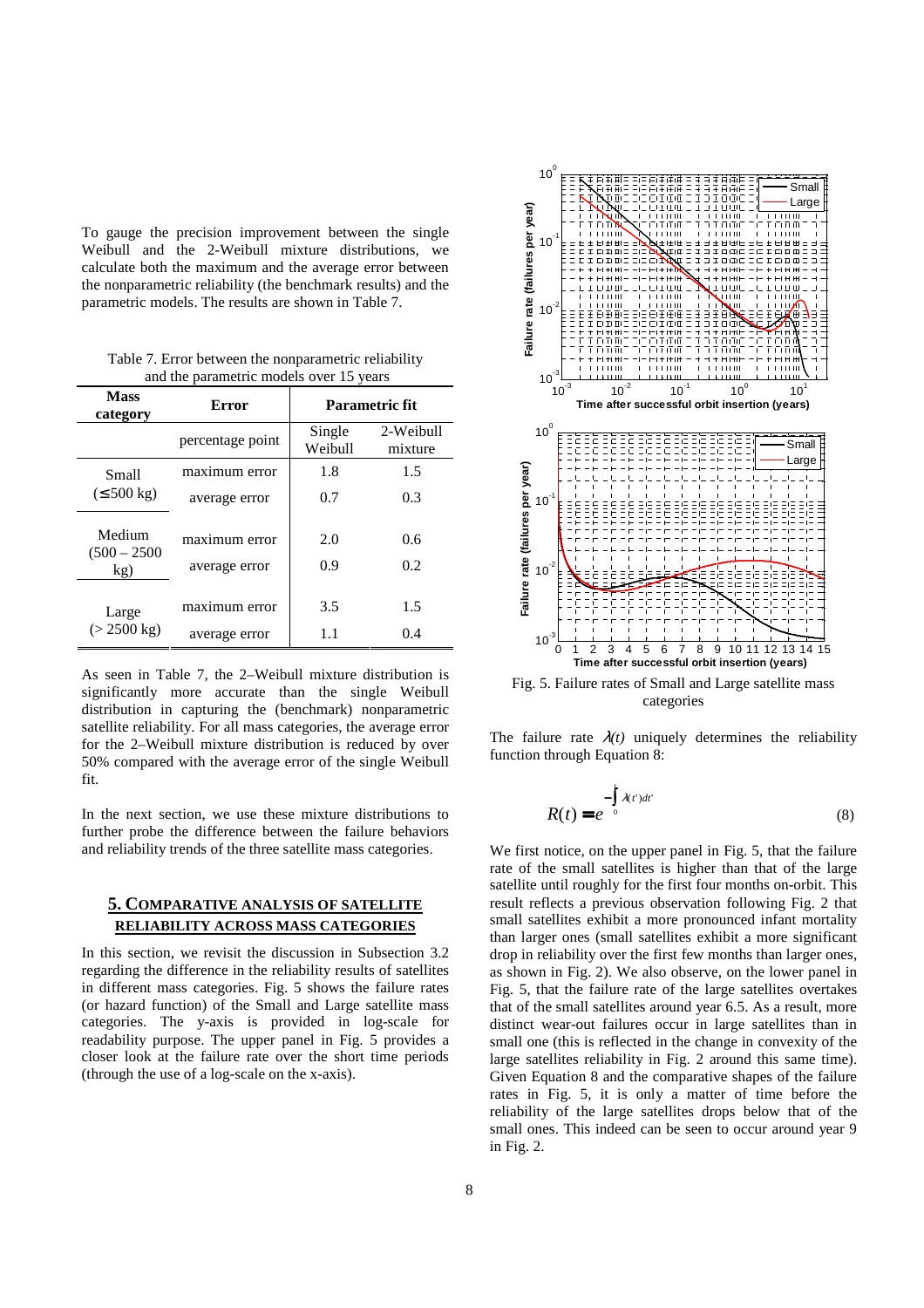Fig. 6 shows the absolute difference (in percentage points) in satellite reliability for each pair of mass categories, namely Small/Medium, Small/Large and Medium/Large. This figure is rich in information, but should be interpreted with caution. For example, notice that the Small and Medium categories exhibit the largest difference in reliability of all the pairs up to nine years. This difference originates in the early life of the spacecraft, reflecting a difference in the infant mortality experienced by small satellites compared to medium satellites (as seen in Fig. 2 and Fig. 6). After one year, the curves indicate that the difference in reliability between those two categories remains stable, varying by less than 0.5 percentage point. In other words, the conditional reliabilities of small and medium satellites are roughly identical if they survive the first year on-orbit (the conditional reliabilities are explored in the next paragraph). By contrast, notice that while the reliabilities of the Small and Large categories remain somewhat "stable" within one percentage point for roughly the first 7 years, the two reliabilities diverge significantly after 9 nine years, suggesting a very different failure behavior between these two satellite categories during this time interval.



Fig. 6. Pairwise differences in satellite reliability over time

To better assess whether the reliability and failure behavior of two different mass categories are similar after a given period, we investigate their conditional reliabilities. For an item that has survived until time *T*, the conditional reliability allows the calculation of its probability of survival for an additional period of operation, knowing that the item has survived until *T*. By considering conditional reliabilities, we can perform a comparative analysis of failure behavior of the different satellite categories over different time periods and by selectively filtering out or disregarding failures prior to *T*. The benefits of doing so will be demonstrated shortly. Using the time domains shown in Fig. 7, the conditional reliability is defined as follows [14,15]:



Fig. 7. Time domains for conditional reliability from [15]

 $T_F$  is the random variable Time-to-Failure. By definition of the conditional probability and the reliability function, (Eq. 9) can be reduced to:

$$
R(t|T) = \frac{\Pr\{T_r > T + t\}}{\Pr\{T_r > T\}} = \frac{R(T + t)}{R(T)}\tag{10}
$$

The conditional reliability is particularly useful for the study of a burn-in and its impact [16, 17]. In our case, we make a related, although broader, use of conditional reliabilities to study the failure behavior of satellites in different mass categories. The conditional reliability is useful for comparing two different reliability curves. Indeed, the conditional reliability "eliminates" or filters out the failure behavior of the system up to the time *T*. To illustrate the relevance of this observation for our study purposes, consider the following two systems, the first one suffering from significant infant mortality during the [0; *t1*] period, and the second one is not. In addition, the two systems have the same failure behavior during the  $[t_1; t_2]$  period. The reliability curves of these two systems will be different and hardly comparable. While the reliability curves will clearly indicate the difference in infant mortality behavior between the two systems, these curves will not identify the similarity in failure behavior between the two systems during the  $[t<sub>i</sub>$ ; *t2*] period. The difference between the curves is only due to the failures during the initial  $[0; t<sub>l</sub>]$  period. Thus, by setting  $T = t_1$ , in Eq. 10, we can calculate the two conditional reliability curves over  $[t_i; t_2]$ , and the two resulting curves will be similar, due to the same failure behavior during this period. By filtering out the failures during the initial period, the similarity of the failure behavior of the two systems during  $[t_1; t_2]$  can thus be clearly identified. Hence, by carefully selecting the appropriate time(s) *T*, the conditional reliability helps us separate the impact of early failures, and clearly determine periods of similar failure behavior, if they exist.

We performed an extensive scan of different values of *T* and retained the instants that yielded the most meaningful and relevant comparative analysis. For example, for the Small and Large satellite categories, Fig. 6 showed that their reliability behavior differed significantly at least until  $t = 0.5$ year (sudden increase in the absolute difference of the reliability). Fig. 8a shows the absolute difference between the conditional reliabilities evaluated at  $T = 0.5$  year for the Small and Large satellite categories. Fig. 8b clearly shows that after filtering out infant mortality or failures up to the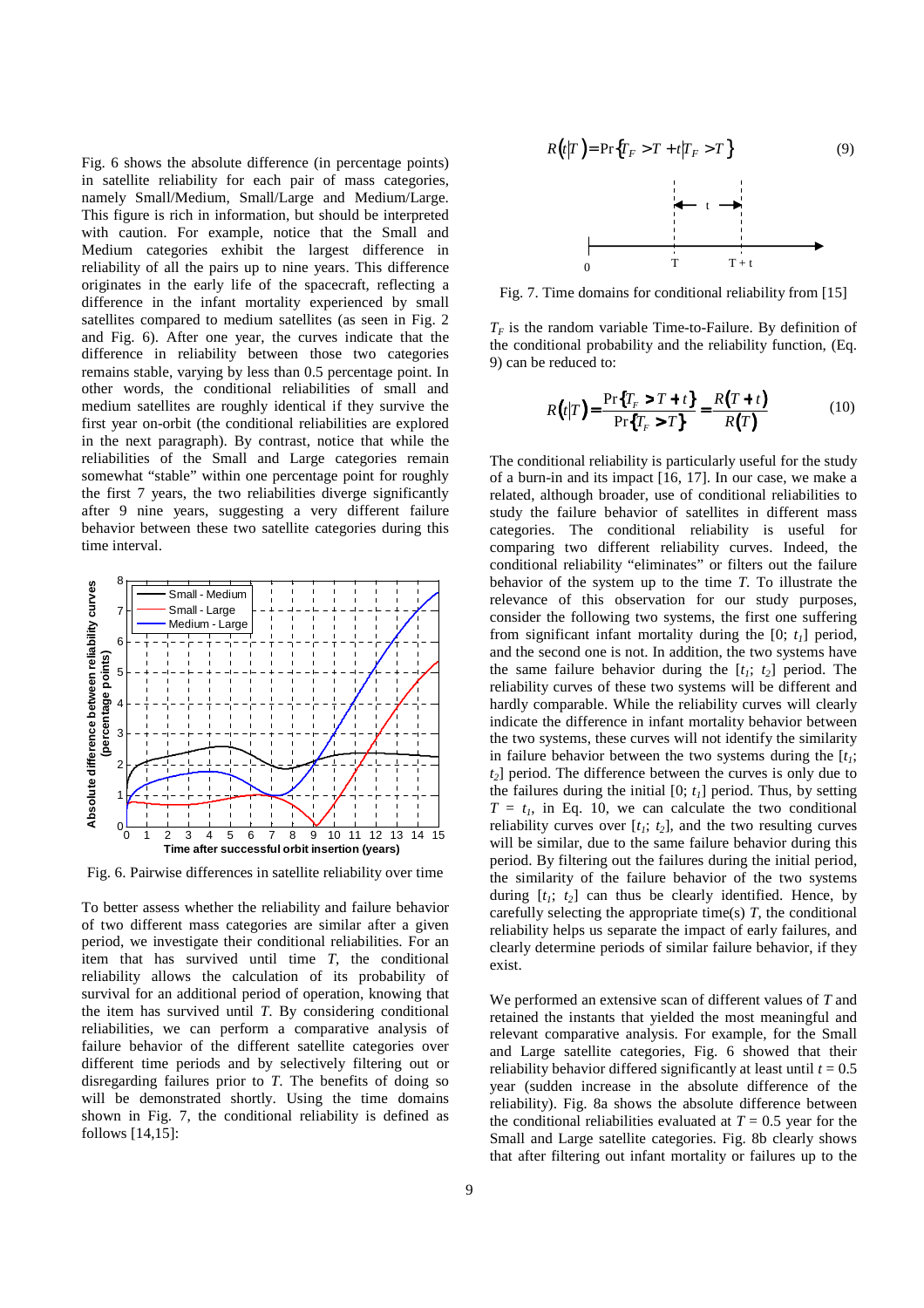first 6 months on orbit, the Small and Large categories have a similar failure behavior or conditional reliability profile until  $t = 8$  years (with a small "bump" of less than 0.3 percentage points between year 4 and 8).

After  $t = 8$  years, the absolute difference in conditional reliability increases suddenly, suggesting the divergence of the failure behaviors of the two satellite categories. Fig. 8b shows the actual conditional reliabilities evaluated at  $T = 0.5$ year for the Small and Large categories. The two reliability curves overlap significantly between  $t = 0.5$  and  $t = 8$  years, confirming a similar failure behavior during this time period. At  $t = 8$  years, the Large satellite category exhibits a much more severe decrease in reliability compared with that of the Small category.



Fig. 8a. Absolute difference in conditional reliability evaluated at  $T = 0.5$  year between the Small and Large categories



In summary, the statistical analysis revealed three periods of

interest for the comparative reliability analysis of the Small and Large satellite categories. These periods and the failure behaviors in each period are provided in Table 8.

Table 8. Summary of reliability profiles for the Small and Large satellite categories

| Category            | <b>Period</b>                             |                             |                                         |
|---------------------|-------------------------------------------|-----------------------------|-----------------------------------------|
|                     | $0$ to 0.5 year                           | $0.5$ to $8$<br>vears       | 8 to 15<br>vears                        |
| Small<br>satellites | More<br>pronounced<br>infant<br>mortality | <b>Identical</b><br>failure |                                         |
| Large<br>satellites |                                           | behavior                    | <b>Distinct</b><br>wear-out<br>failures |

Fig. 9a shows the absolute difference between the conditional probabilities evaluated at  $T = 1.5$  year for the Small and Medium satellite categories. The figure clearly shows that after filtering out infant mortality or failures up to the first years and a half on orbit, the Small and Medium satellite categories have a similar failure behavior or conditional reliability profile up to  $t = 15$  years (with a small "bump' of less than 0.5 percentage points around year 5).



Fig. 9a. Absolute difference in conditional reliability evaluated at *T* = 1.5 years between the Small and Medium categories



Fig. 9b. Conditional reliabilities evaluated at  $T = 1.5$  years for the Small and Medium categories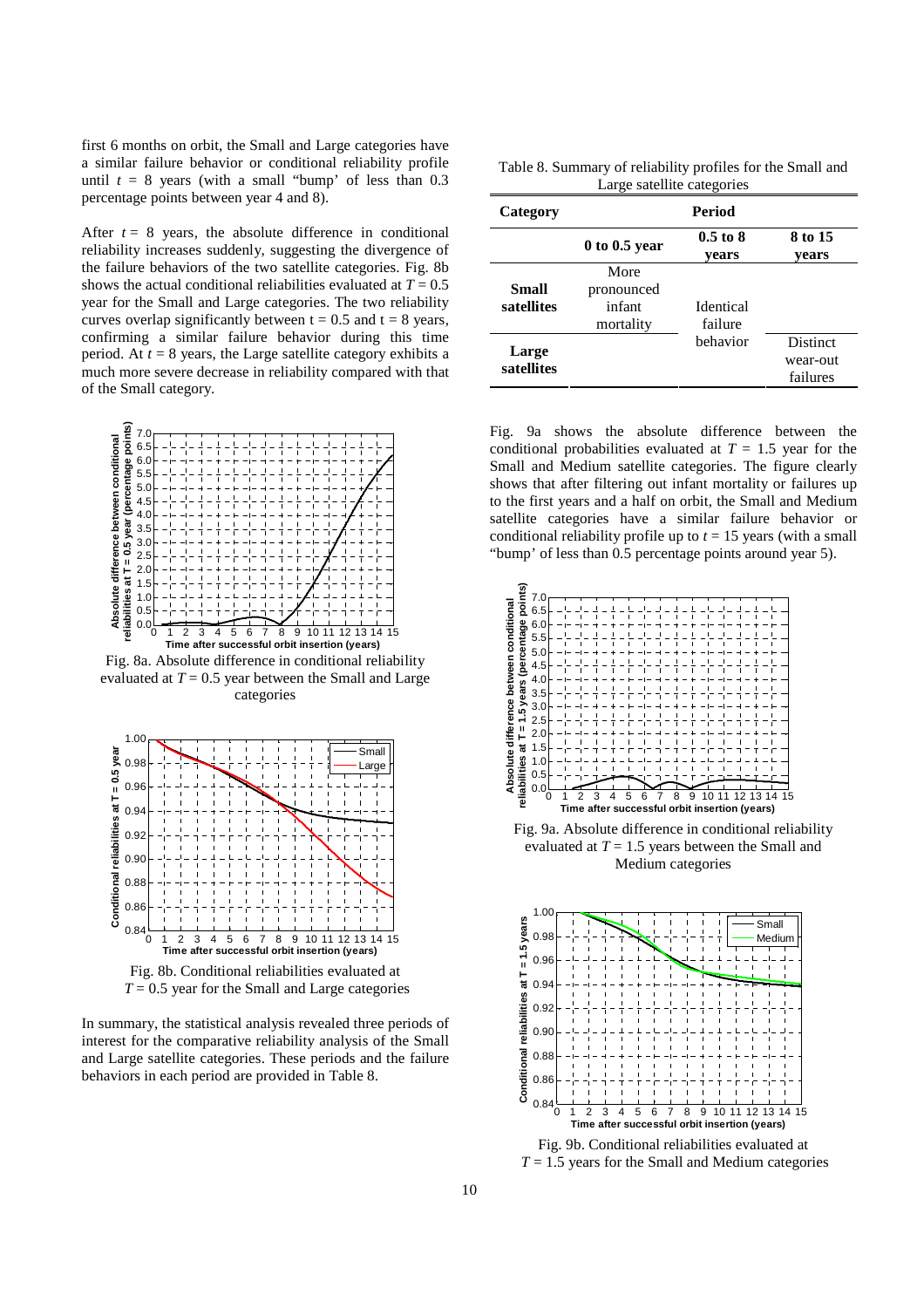Fig. 9b shows the actual conditional reliability curves. The two reliability curves overlap significantly between  $t = 1.5$ and  $t = 15$  years, confirming a similar failure behavior during this time period. Before  $T = 1.5$  years, Fig. 6 had shown that the early failure behavior was relatively different, with a higher infant mortality for small satellites than for medium satellite.

The two periods of interest in the comparison of the reliability profiles for the Small and Medium categories are summarized in Table 9.

Table 9. Summary of reliability profiles for the Small and Medium satellite categories

| Category             | <b>Period</b>                       |                          |  |
|----------------------|-------------------------------------|--------------------------|--|
|                      | $0$ to 1.5 year                     | 1.5 to 15 years          |  |
| Small<br>satellites  | More pronounced<br>infant mortality | <b>Identical failure</b> |  |
| Medium<br>satellites |                                     | hehavior                 |  |

Finally, visual inspection of Fig. 6 and analysis of the Medium – Large pair yield the following results: large satellites experience a more pronounced infant mortality than medium satellites up to 1.5 year, and they face more severe wear-out than medium satellites between 8 years and 15 years. Between 1.5 year and 8 years, the two satellite categories exhibit identical failure behavior.

In this section, we identified statistical difference in the failure behaviors of the three satellite categories. Our approach was based on observations of on-orbit failures and empirical calculations of on-orbit reliability. No causal analysis was attempted to ascertain the reasons why these differences in failure behaviors exist. Such an analysis is significantly wide-ranging and would require a dedicated monograph to be treated thoroughly. While such an effort is beyond the scope of this work, we do provide in the following section a set of hypotheses that may address the causal factors for the statistical differences in failure behavior of the three satellite categories.

# **6. HYPOTHESES FOR CAUSALITY ANALYSIS**

Possible causes for the differences in failure behaviors identified in the previous section include factors related to the testing phase of the satellite prior to launch, to procurement and parts selections for the spacecraft, and to factors intrinsically related to the design type (size of the spacecraft)\* , as discussed in the following.

 $\overline{a}$ 

### **Testing**

Small satellites do not benefit from the large budgets allocated to larger missions. Resource restrictions may limit the extent of the testing that is performed on small satellites. Indeed, the procedures, facilities and equipment (such as thermal-vacuum chambers) used to test a spacecraft often remain the same regardless of the size of the spacecraft [6]. In the case of small missions, extensive testing may thus have to be forfeited in order to meet budgetary constraints. Testing techniques such as parts "burn-in" are however critical to "remove latent defects and early failures" (if performed at appropriate stress levels and under proper environmental conditions [18]). The higher infant mortality exhibited by the smaller satellites may be due in part to differences in this final quality control gate that is testing, as a result of which potential early failures are screened, detected, and fixed for large satellites prior to launch. By contrast, smaller satellites, we hypothesize, exhibit more pronounced infant mortality because they may be subject to less stringent and extensive testing.

### Procurement and parts selection

Resource constraints, more acute for small satellites, have resulted in an increased adoption of Commercial-Off-The-Shelf (COTS) parts in the design of satellites. While COTS parts must undergo a series of tests to become suitable for operation in the space environment ("space-rated"), their frequent use may still represent a challenge in terms of reliability. For example, "COTS manufacturers may implement a processing change resulting in a small performance impact in an Earth environment, but a serious impact under a space radiation environment" [19]. As a result, the "burden of proof [is] on the user and not the manufacturer", which once again may exceed the testing capabilities of, or resources allocated to a small mission. Specifically, the radiation response of COTS devices can be "difficult to characterize due to large [variability] within a lot and the difficulty of testing imposed by packaging and hybridization" [20].

We hypothesize that the differences in reliability and failure behavior on-orbit between small and large satellites, especially with regards to infant mortality, may be due in part to a compounded problem of more reliance on COTS for the small satellites, and less testing and/or modifications of these parts to make them suitable for space environment. This hypothesis might address in part why satellites in the small satellite category exhibit the lowest reliability of the three satellite categories during the first 9 years on Fig. 2.

### Factors intrinsically related to the design

The mass and geometric limitations (volume and other dimensions) imposed on small spacecraft can translate into several potential causes of failure behavior. For example:

<sup>\*</sup> These broad categories of potential causes for the differences in observed failure behavior are not meant to be exhaustive.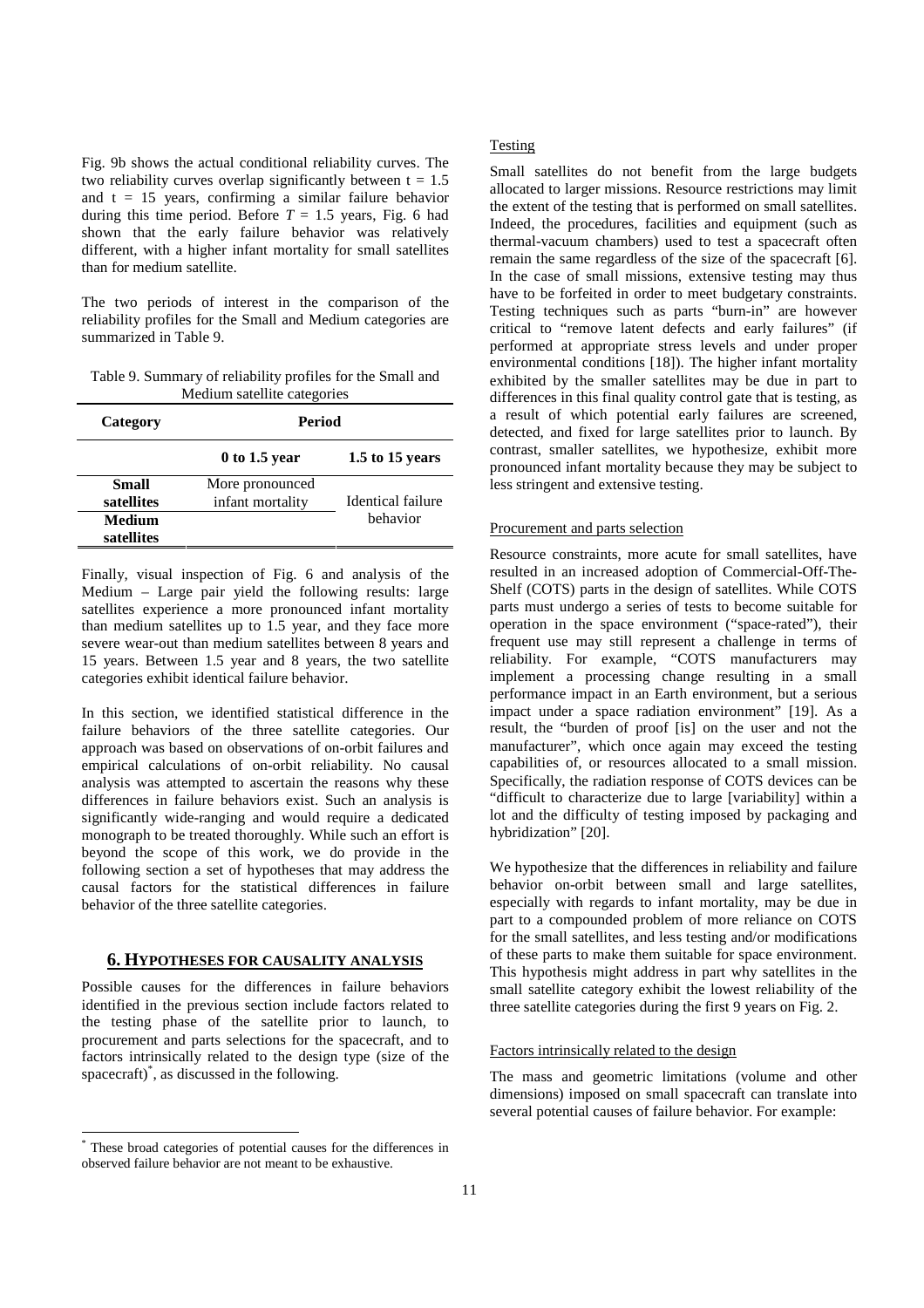- Small spacecraft, for which weight represents a critical parameter, cannot afford to have as much redundancy as larger spacecraft. They are therefore often based on "single-string" designs, which can turn a simple anomaly into a complete loss of the spacecraft.
- The design of small spacecraft relies on a greater package density, which can expose certain parts (such as plastic-encapsulated microcircuits or PEM) to higher temperatures, resulting in an increased risk of failure [6].
- "By its nature, a small spacecraft offers less natural shielding" than large spacecraft [6], and is therefore more exposed to the effects of cumulative radiation. For example, a form of radiation damage called displacement damage dose (DDD) "degrades the performance of solar cells, detectors, opto-couplers and optical lenses. It is more difficult to harden against DDD, therefore, the use of shielding […] is used to mitigate its effects" [20]. As a result, small satellites that do not benefit from sufficient shielding may be more subject to radiation-induced failures than larger spacecraft.

Factors that can potentially affect the failure behavior of large satellites include the following:

- Scaling up subsystems that are usually designed to operate within small/medium host spacecraft poses several challenges. Typically, larger and heavier spacecraft experience higher structural and electrical loads than smaller satellites. Power systems may generate excessive heat that accelerates the physical degradation of parts over time. This phenomenon may contribute to the increased wear out experienced by large satellites after 8 years, as seen in Fig. 2.
- The complexity of large satellites may also influence the infant mortality observed in this category of spacecraft. Large spacecraft with multiple instruments and subsystems require intensive wiring and an increased number of interfaces, adding potential failure points. As the number of connections between subsystems increases, the integration process becomes more delicate. This in turn may increase the likelihood of human errors, which can translate into a higher number of failures observed during the early life of large satellites.

Finally, we noted based on Fig. 2 that satellites within the Medium category exhibited the highest reliability profile of the three satellite categories, with the lowest infant mortality and a moderate wear-out behavior. These medium-sized satellites may not incur the penalties of small satellites discussed previously (budget restrictions, parts selection, residual fragility) and they are less likely to be subject to the challenges of larger satellites. In other words, medium-sized satellites may benefit from "the best of both worlds" (Small

and Large categories) in terms of reliability. More importantly, they may simply correspond to the range of size for which parts, equipment, and design practices are currently the most mature and appropriate.

# **7. CONCLUSION**

Reliability has long been recognized as a critical attribute for space systems, and potential causes of on-orbit failures are carefully sought for identification and elimination through various types of testing prior to launch. Several parameters or characteristics of the design, such as mission type, orbit, or spacecraft complexity, can potentially affect the probability of failure of satellites. In this paper, we explored the correlation between satellite mass, considered here as a proxy for size, and satellite reliability, and we investigated whether different classes of satellite, defined in terms of mass, exhibit different reliability profiles. To do so, we performed a statistical analysis on a sample of 1,444 Earth-orbiting satellites successfully launched between January 1990 and October 2008, by defining three main categories of satellites according to their mass: Small (0– 500 kg), Medium (500–2,500 kg), and Large (>2,500 kg).

From the failure data, we first derived nonparametric reliability curves for each satellite mass category. We then conducted a parametric analysis by fitting the nonparametric results with Weibull distributions. Two-Weibull mixture distributions proved good candidates to accurately represent the nonparametric curves of reliability for each mass category. From the parametric results, we conducted a more detailed comparative analysis of the failure rate and failure behavior on orbit of the three satellite mass categories. Our results show that small satellites experience the highest infant mortality of all three satellite mass categories. Past one year and a half, we found that small and medium satellites exhibit a very similar (conditional) reliability behavior. Our results also identified distinct wear-our failure only for the large satellite category (after roughly 8 years on orbit).

Finally, we concluded this work by formulating a set of hypotheses that may address the causal factors for the statistical differences in the failure behavior of the three satellite categories. The possible causes for these differences were categorized and discussed under three headings: 1) differences in testing phase of the satellite prior to launch; 2) differences in to procurement and parts selections; and 3) differences intrinsically related to the design type (size of the spacecraft), such as increased structural and thermal loads in larger satellites which may contribute to wear-out failures.

We hope this work provides helpful feedback to the space industry for better understanding on orbit failure behavior of satellites, and ultimately for redesigning satellite test and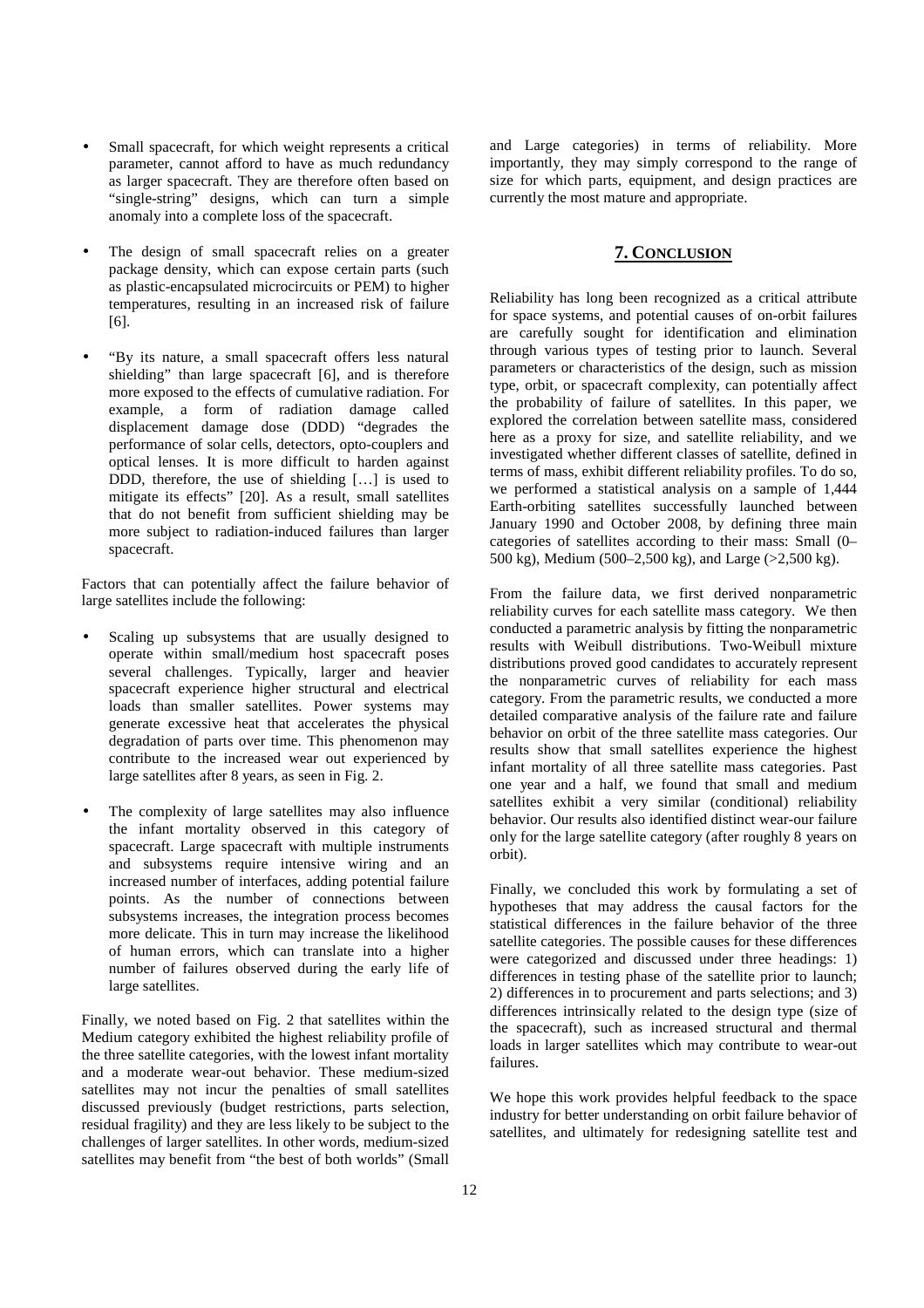screening programs, parts selection and redundancy allocation.

## **APPENDIX: CONFIDENCE INTERVAL ANALYSIS**

The Kaplan-Meier estimator (Eq. 1) provides a maximum likelihood estimate of reliability but does not inform us about the dispersion around  $\hat{R}(t_i)$ . This dispersion is captured by the variance or standard deviation of the estimator, which is then used to derive the upper and lower bounds for say a 95% confidence interval (that is, a 95% likelihood that the actual reliability will fall between the two calculated bounds, with the Kaplan-Meier analysis providing us with the most likely estimate). The variance of the estimator is provided by Greenwood's formula (Eq. 4):

$$
\hat{\text{var}}[R(t_i)] \equiv \sigma^2(t_i) = \left[\hat{R}(t_i)\right]^2 \cdot \sum_{j \le i} \frac{m_j}{n_j(n_j - m_j)} \quad (11)
$$

And the 95% confidence interval is determined by:

$$
R_{95\%}(t_i) = \hat{R}(t_i) \pm 1.96 \cdot \sigma(t_i)
$$
 (12)

More details about these equations can be found in [21, 22, 23].

When Eqs. (11) and (12) are applied to the data within each category along with the Kaplan-Meier estimated satellite reliability  $\hat{R}(t_i)$  shown in Fig. 2, we obtain the 95% confidence interval curves. These results for each mass category of satellites are shown in Fig. 10.

Fig. 10 shows for example that the reliability of small satellites four years after orbit insertion will fall between 92.7% and 97.2% with a 95% likelihood (confidence interval). In addition, the most likely reliability estimate is at  $t = 4$  years for the small satellites is the Kaplan-Meier result  $\hat{R}(t = 4 \text{ years}) = 95.0\%$ . Notice that the dispersion of  $R(t_i)$ around  $\hat{R}(t_i)$  increases with time. This increase in dispersion can be seen in Fig. 10 by the growing gap between the Kaplan–Meier estimated reliability and the confidence interval curves. This phenomenon illustrates the increasing uncertainty or loss of accuracy of the statistical analysis of satellite reliability with time resulting from the decreasing sample size (see discussion in Section 1 regarding the limitation of data specialization for satellite reliability analysis).



Fig. 10. Satellite reliability with 95% confidence intervals for each mass category